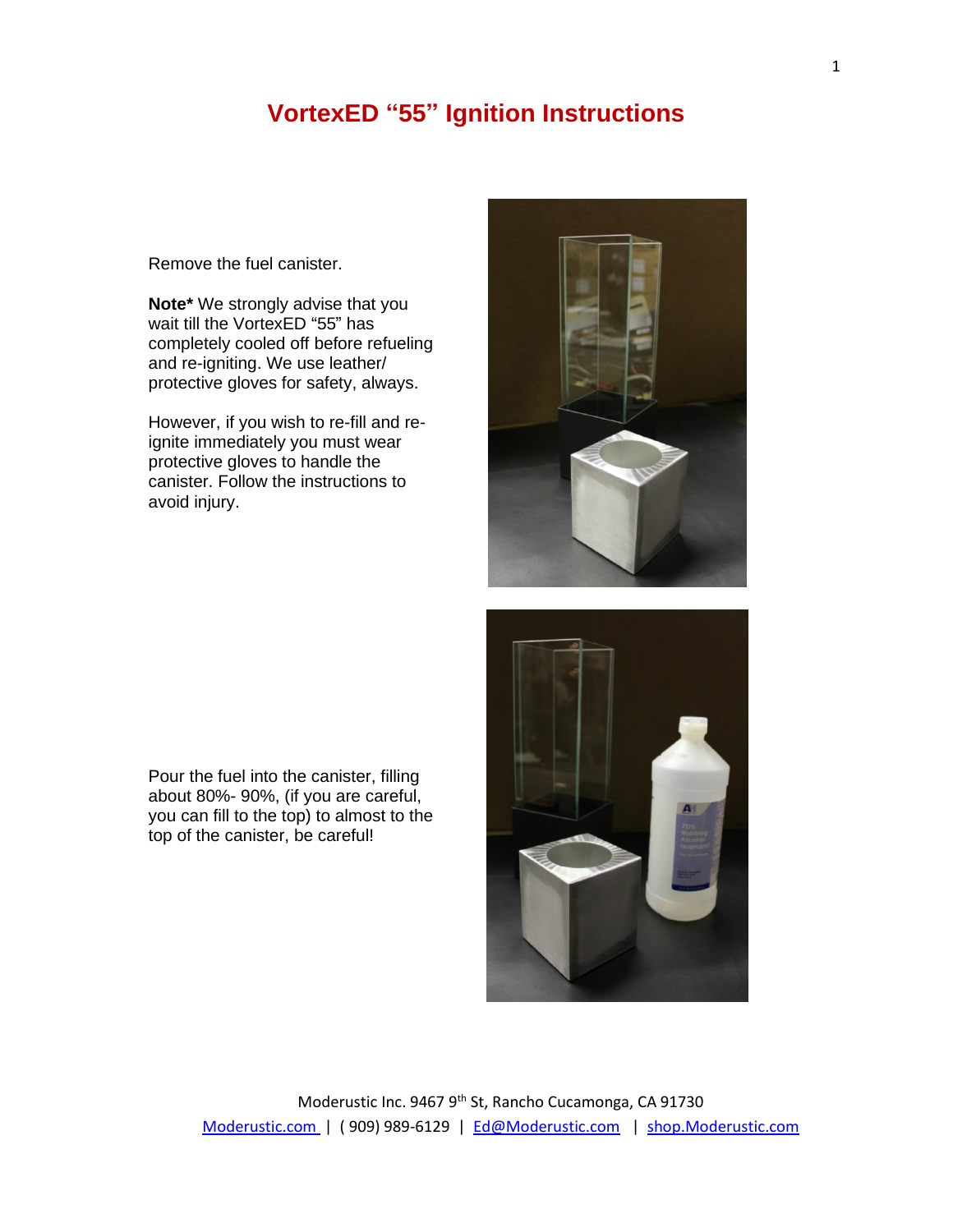Carefully place canister back into the VortexED "55". If you get alcohol on your fingers or elsewhere make sure to clean your hands before igniting.

\*Again if refilling before the VortexED "55" has cooled off - you must wear protective gloves.

With a long lighter ignite the fuel from the opening between the glass panels at the corner.

Never attempt to light the VortexED "55" by reaching inside of it with the lighter.

> Moderustic Inc. 9467 9<sup>th</sup> St, Rancho Cucamonga, CA 91730 [Moderustic.com](http://www.moderustic.com/) | ( 909) 989-6129 | [Ed@Moderustic.com](mailto:Ed@Moderustic.com) | [shop.Moderustic.com](http://www.shop.moderustic.com/)



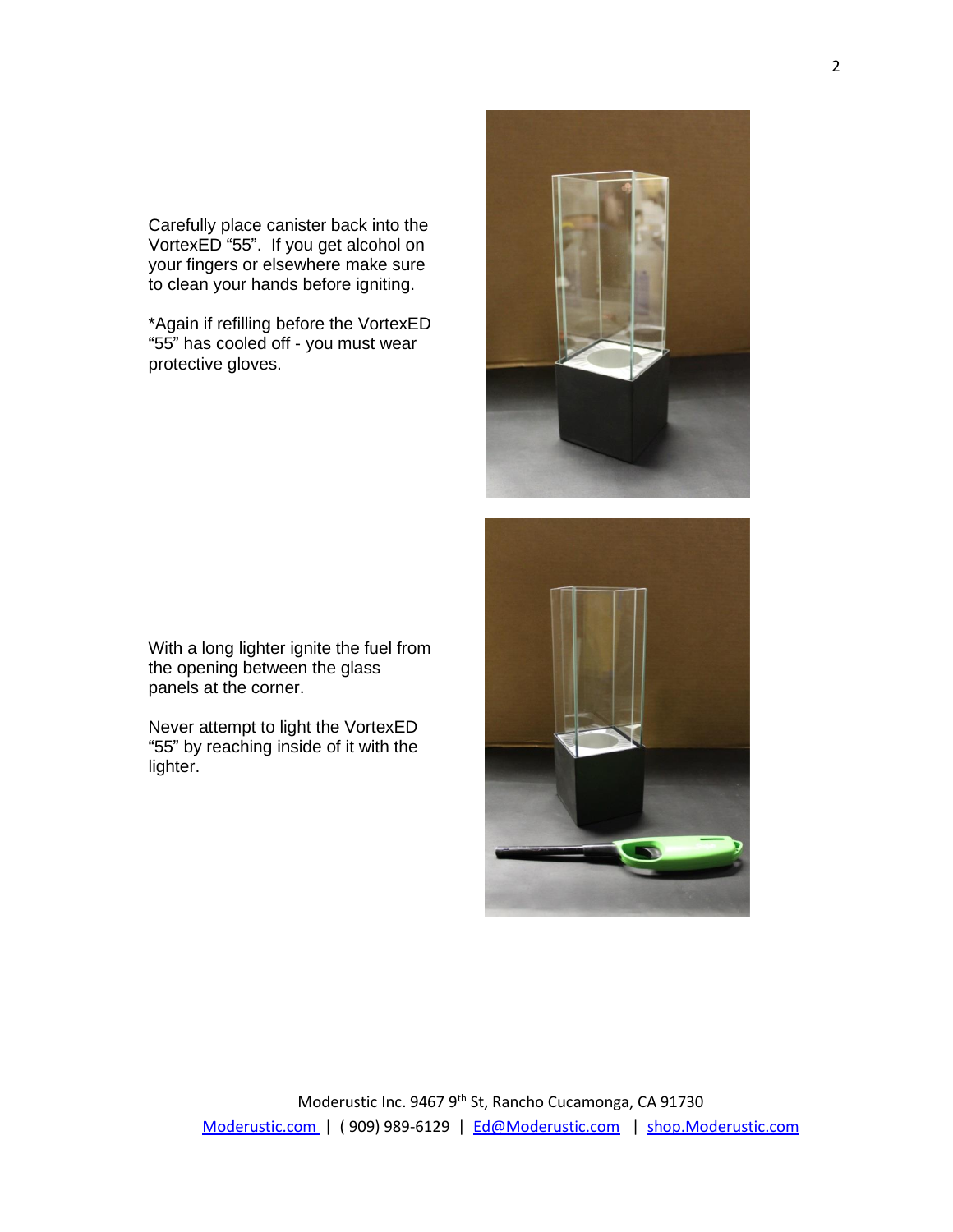# **To TURN-OFF/ Extinguish your VortexED 55:**

- 1. Use the included "Snuffer" (a solid flag shape metal piece).
- 2. Simply insert vertically through the side glass panels
- 3. Once inside, turn the snuffer to the side (horizontally)
- 4. Extinguish the flame.

## **Re-Ignition Instructions**

We strongly recommend that you wait till the VortexED "55" has completely cooled off before reigniting.

#### **Snuffers with Holes**

Snuffers with holes can be used to make the flame smaller, consequently making it last longer.

However, you must exercise caution when removing it - as the handle gets HOT. The new generation of snuffers has a silicone sleeve molded on to it. Caution must be used on the bottom of the VortexED "55" AS IT DOES GET HOT AND CAN AND WILL DAMAGE THE SURFACE IF IT IS NOT PROTECTED PROPERLY.

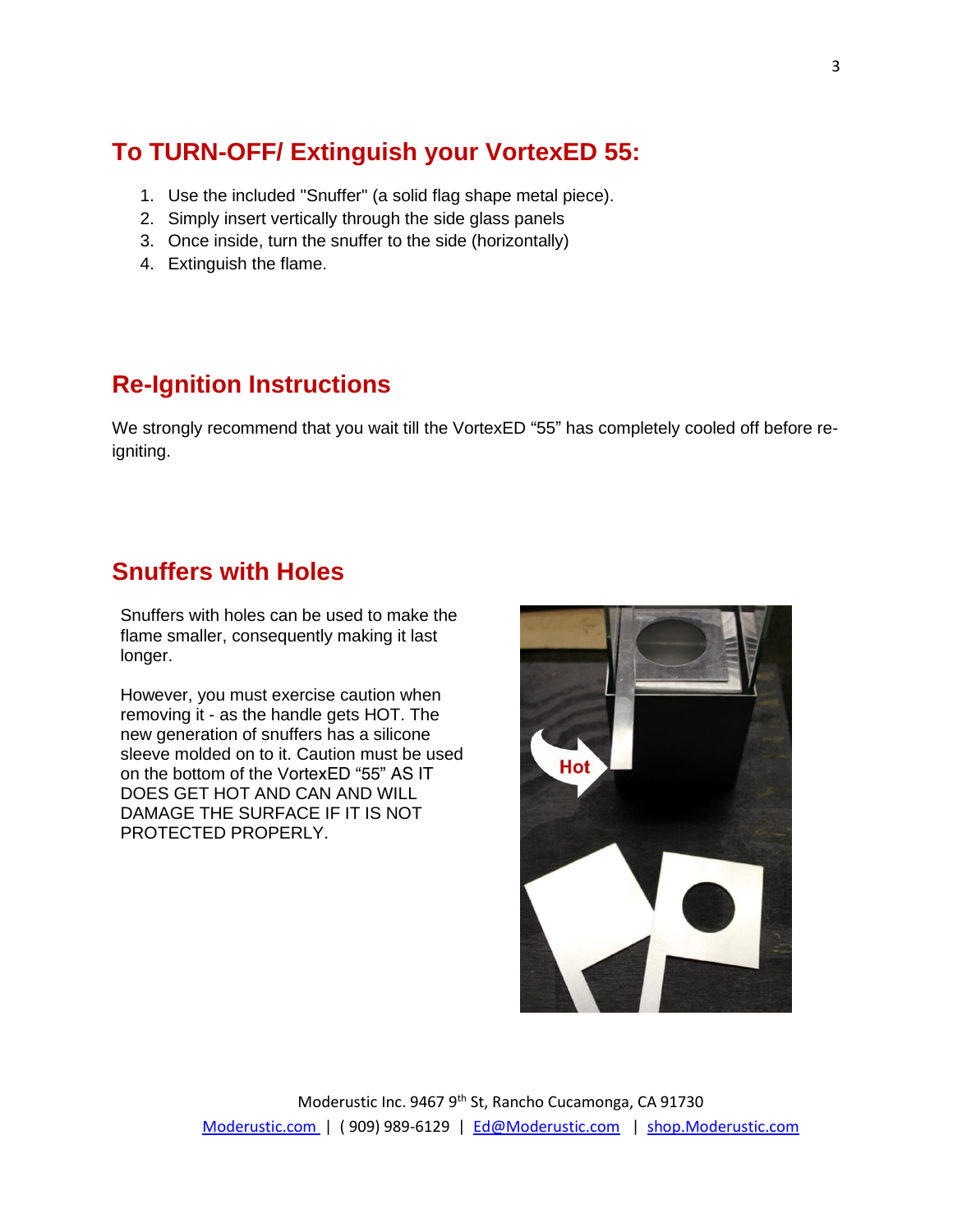## **About the FUEL**

Alcohol fuel sold separately. You may use of-the-shelf 70% Isopropyl Alcohol (\$.89 to \$1.50 a quart retail). You may also use Denatured alcohol - note this will change the color of the VortexED "55" flame to Blue. This can cause if the use is prolonged, it can break the glass, 30 minutes, no more!

#### **Always Practice Common-Sense and…**

NEVER pour fuel onto a live fire! If you decide to use a fuel other than Isopropyl Alcohol ALWAYS make sure it is safe to burn indoors and read any and all safety instructions.

## **Q & A**

**Q.** There are three 'SNUFFERS'. I get that the solid one is for snuffing the flame out but not sure about the second/ third one with the holes in the center. It seems to tame the flame a bit but the arm sticking out of the glass doesn't make sense. Is the unit intended to be operated with the entire snuffer in place?

**A. The snuffers with Holes are to lower the flame. The reason for the arm/ extension is so that you can insert the snuffer without coming close to the fire. Again, Snuffers with holes make the flame smaller.**

**Q.** Also, the fuel (isopropyl alcohol) we had at the house is 70%. I think the fuel can be bought at 99%. Do you recommend one over the other?

**A. 70% is fine and is usually costs less, anywhere from \$1.50 to \$.89 cents a quart (depending on your market prices). 99% can be more expensive and doesn't burn any better (actually worst). However, you could switch to denaturized alcohol for your VortexED "55" and the flame will burn blue. Denaturized alcohol is available at Home Depot or Lowes for about \$15.00 a gallon.**

**Q.** Finally, how much alcohol should go in to the fuel container? Is there a level that should be maintained for optimum performance?

**A. Typically filling the container about 80%- 90% is best (we fill to the top). After a few burns, there will be water/hydrogen at the bottom of the cup, dispose of it. It will not** 

> Moderustic Inc. 9467 9<sup>th</sup> St, Rancho Cucamonga, CA 91730 [Moderustic.com](http://www.moderustic.com/) | ( 909) 989-6129 | [Ed@Moderustic.com](mailto:Ed@Moderustic.com) | [shop.Moderustic.com](http://www.shop.moderustic.com/)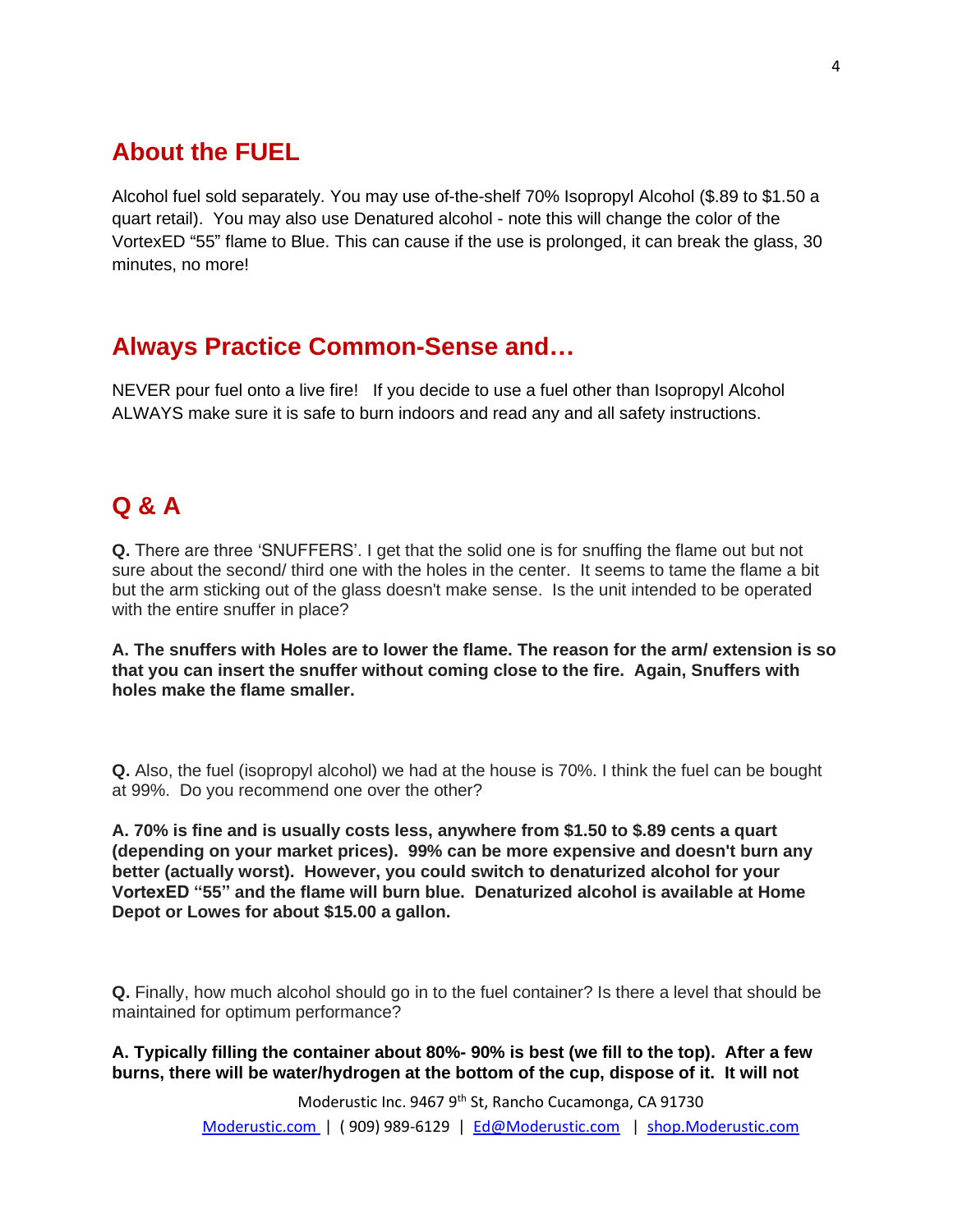**burn.**

## **Further Recommendations...**

- Keep a flat piece of stone, marble or any heat resistant shield between your VortexED "55" and the table surface. It can and will get hot.
- ALWAYS make sure the fire is completely OUT and COOLED before handling the FUEL canister.
- NEVER pour any flammable liquid onto a flame. Fuel vapors can and will ignite creating a very dangerous situation.